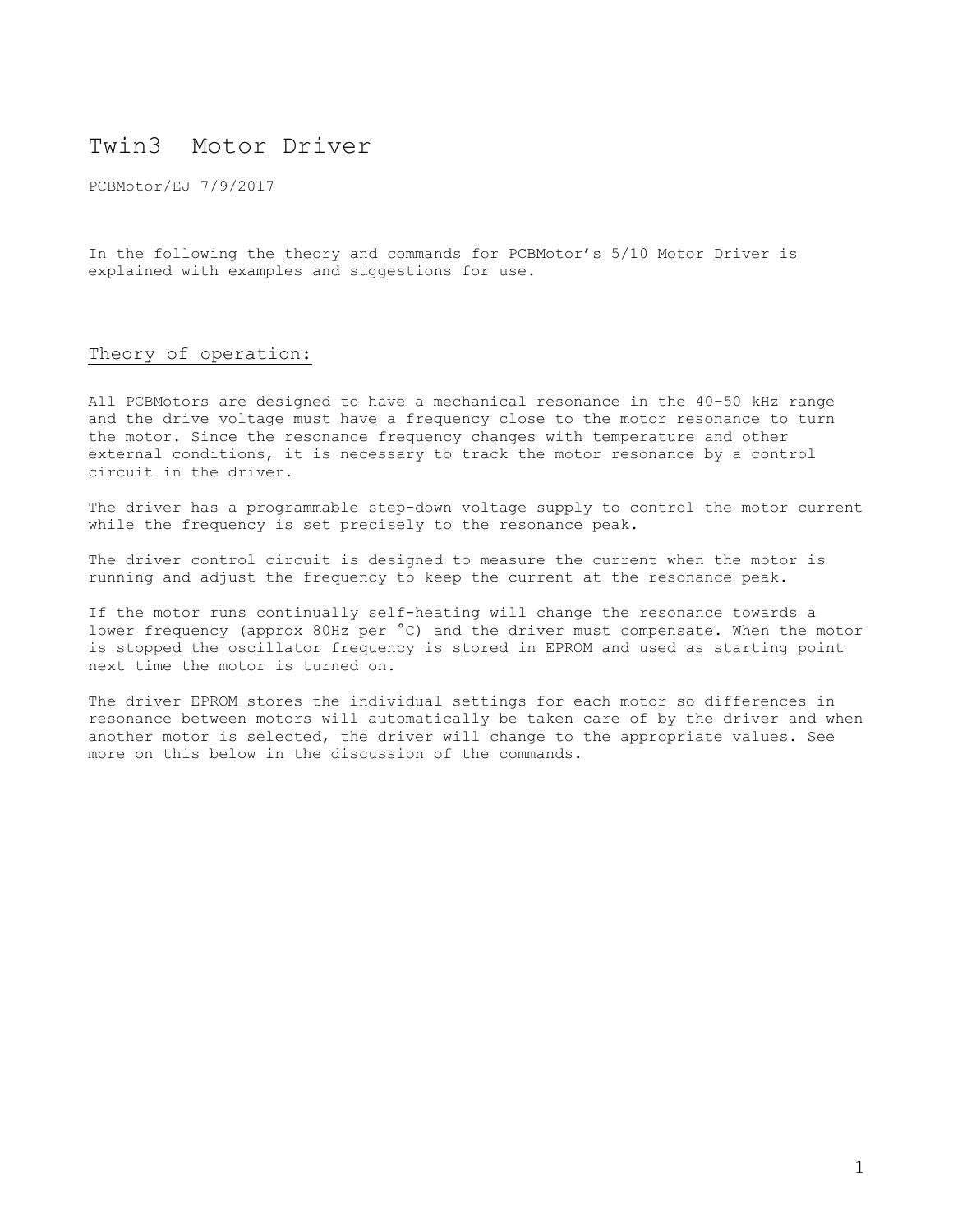## Communication:

The driver uses a RX/TX UART port running at 19200 Baud which can be connected to a USB port on a PC with the supplied cable. The cable is a USB FT233R cable supplied by Sparkfun.

The recommended Windows terminal emulator is called Termite (freeware). Please use the communication setup below for Termite (the actual COM port is assigned by your device):

| Port configuration |        |              | Transmitted text            | Options                                            |
|--------------------|--------|--------------|-----------------------------|----------------------------------------------------|
| Port               | COM4   | $\checkmark$ | ◯ Append nothing            | Stay on top                                        |
| Baud rate          | 9600   | $\checkmark$ | Append CR                   | Close on cancel                                    |
| Data bits          | 8      | $\checkmark$ | Append LF<br>◯ Append CR-LF | Autocomplete edit line<br>Close port when inactive |
| Stop bits          | 1      | $\checkmark$ | □ Local echo                | <b>Plug-ins</b>                                    |
| Parity             | none   | $\checkmark$ | Received text               | └ Function Keys                                    |
| Flow control       | none   | $\checkmark$ | Font<br>monospaced          | Hex View                                           |
| Forward            | (none) | $\checkmark$ | Word wrap                   | Log File<br><b>▽</b> Status LEDs                   |

It is possible to write custom communication software e.g. for LabView as long as all communication use ASCII characters. Special versions of the driver firmware also support SPI and I2C, but this has not been implemented in the current firmware.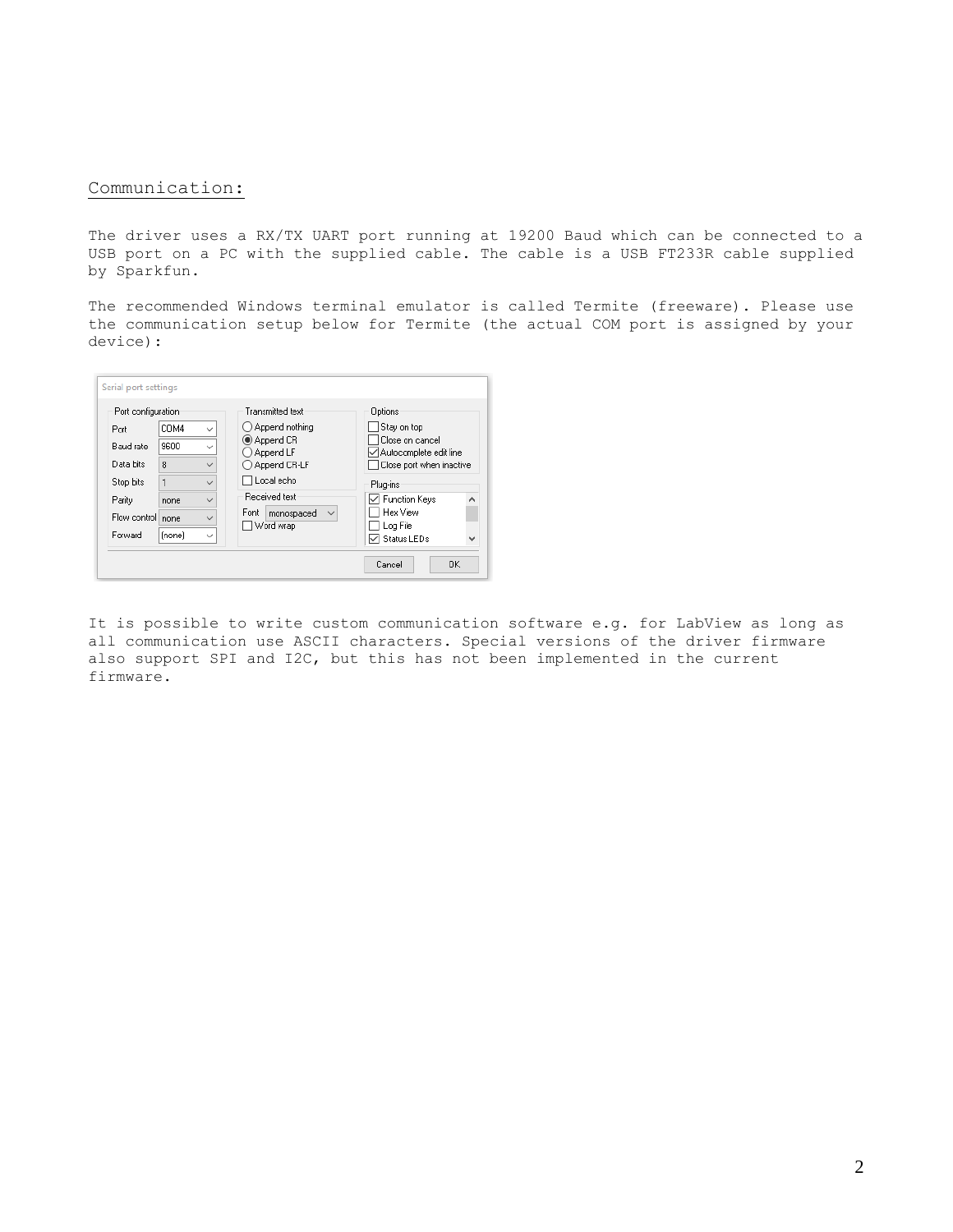## Example of Available Commands and EEPROM memory:

The commands are listed by the driver in response to the 'h' command. The memory map for the system variables as well as for the individual motors is listed as well:

```
** LIT MUX v.9.1 05-09-2017/PCBmotor **
```
Command example (end with <CR>): s100,d1000,s-100,g4000 (no white spaces!) Use ';' to separate two commands in the same string: s10,x5;s100

COMMAND: VALUE: DESCRIPTION:

| ADC>x?Stop              |         | Stop repeats if (last measured mV/mA) > x. Also ADC $\langle x \rangle$ Stop    |
|-------------------------|---------|---------------------------------------------------------------------------------|
| $ADC > x ?J = ADC$      |         | Set J (or K) = (last measured mV/mA) if > x. Also ADC $\langle x \rangle$ J=ADC |
| A1, A2, A3              |         | Analog position sensors and Index for M1                                        |
| <b>BCR</b>              |         | BCR: Break for <cr></cr>                                                        |
| $BI/B+$                 |         | BI: Search for Index, B+: Index break on                                        |
| $B -$                   |         | B-: Break OFF                                                                   |
| CW (CCW)                |         | 0255 Motor percentage voltage scaling                                           |
| D(elay) val             |         | Delay (msec)                                                                    |
| $E$ (scape) $0.0255$    |         | Reverse 50 steps back at 1.25 drive voltage                                     |
| G/GN                    | +/-pos  | Goto position. GN: No resonance tracking                                        |
| I(nfo)                  | na      | Frequency & current                                                             |
| J                       | val/P   | Variable: j=10, sj-> run 10 steps. J=P sets J equal to current                  |
| position                |         |                                                                                 |
| $J > x ? J = y$         |         | Set J to y if $J > x$ . Also J $\langle x \rangle$ J=y                          |
| J>x?Stop                |         | Stop repeat & set J=0. Also J <x?stop< td=""></x?stop<>                         |
| $K_{\parallel}$         |         | Same as J                                                                       |
| L                       | 0. .255 | Set/query sensor LED drive                                                      |
| LS                      |         | Optimize LED value                                                              |
| М                       | 1.10    | M1 to M10 with external multiplexer, use M1 and M2 for internal                 |
| relays (no multiplexer) |         |                                                                                 |
|                         |         | O(sc) 0255 Oscillator setting, autoset with P command                           |
| P                       | R/N/A   | Resonance sweep: P, PR (reverse), PA (alternating)                              |
| $Q/QS$ $+/-$            |         | Minimum messages. Q- turns info back on. QS shows string on SPI                 |
| R/RD/RL                 | adr     | Reads EEPROM byte/integer/long from address 'adr' (0255)                        |
| <b>STB</b>              | $+/-$   | Toggle motor on/off. Use - for CCW                                              |
| S/SN                    |         | $+/-$ step Steps (max $+/-32768$ ). SN: no resonance tracking                   |
| SC/SCN                  |         | +/-step Correct steps for Center Offset (MotorMEM4 & 7). SCN: no resonance      |
| tracking                |         |                                                                                 |
| U/UP/UN                 |         | +/-val Micropulses. Use - for CCW. P/N to stop at $p/n$ edge                    |
|                         |         | US/UPS/UPN +/-val Same using sweep pulses                                       |
|                         |         | V(oltage) 05000 Motor voltage, Vs(mV)                                           |
| Vmin                    |         | 05000 Vmin: Min voltage to turn motor                                           |
| Vmax                    |         | 05000 Vmax: Max voltage limit                                                   |
| W/WD                    |         | val@adr Writes byte/integer in address 'adr' (0255). Note '@'                   |
|                         |         | X(repeat) val Repeat command until ';'                                          |
| Z/ZI                    |         | +/-pos Set/query Position or Index offset                                       |
| $H$ (elp)               | na      | This txt                                                                        |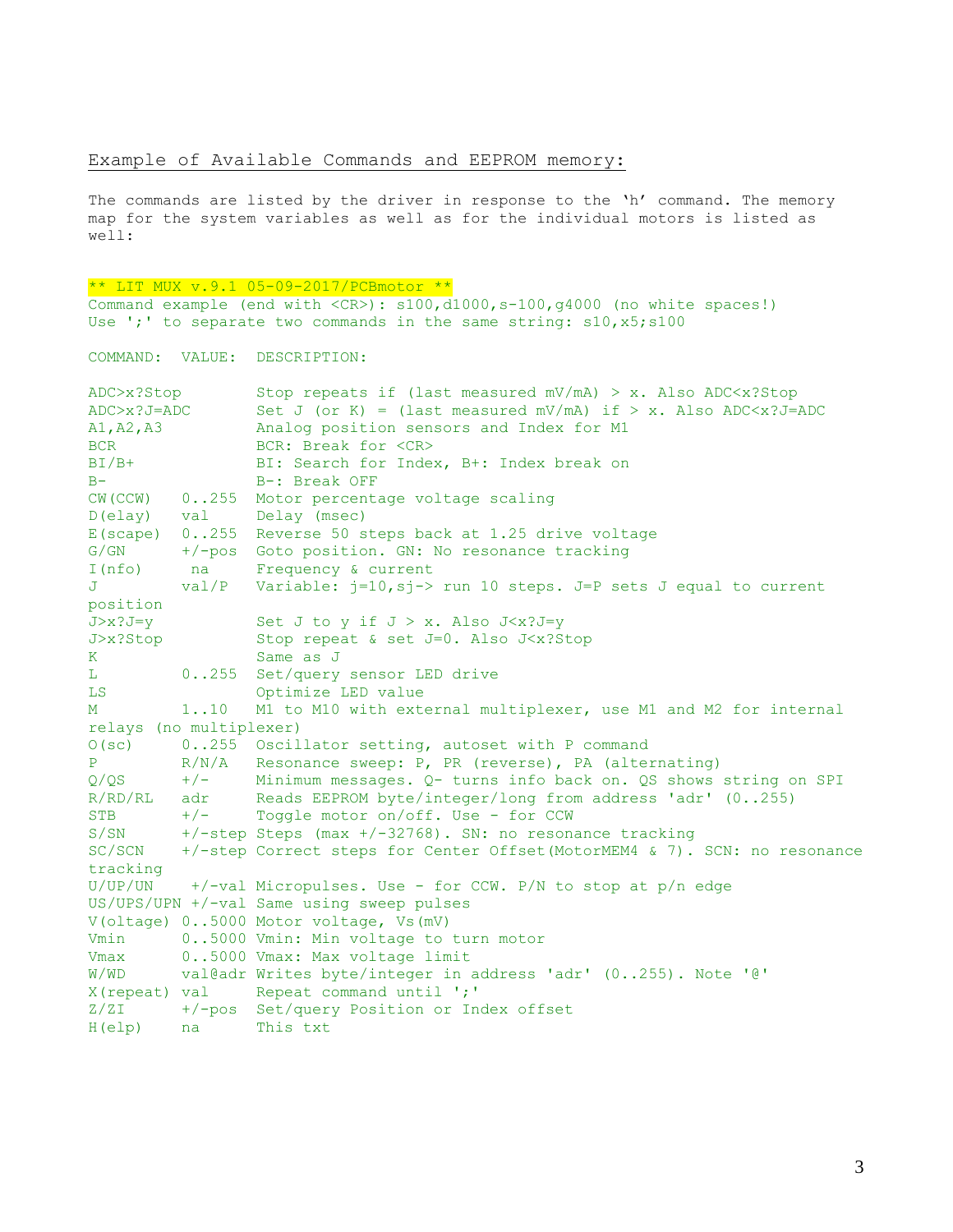SYSTEM MEMORY: Read 2-byte positions with RD command, i.e. RD4: 1: Current motor 2+3: Max power dissipation (mW) 4+5: Micro pulse length =  $\text{(value+1)} \times 2.6 \text{us}$ 6+7: Micro pulse interval = (value+1)\*2.6us. Set to zero for continuos pulses 8: Resonance range low 9: Resonance range high (NOTE:high>low) 10: Count after stop (ms) 12+13: Max steptime in ms, default 250ms. Motor stops with warning 14+15: Tracking stability delay 16+17: Vs, motor voltage 0..5000mV. Use V-command to set/query 18+19: Frequency calibration 20: Current calibration 21: Set to 1 for reverse rotation. Power OFF to read Memory position 243-255 are free MOTOR MEMORY: M1-M10 starting position =  $11*(\text{motor} #+1)$ + 0+1 Position + 2+3 Index offset, use BI to search for index or ZI to set value + 4 Codewheel offset max (TBD) + 5 Vmin (x100mV) + 6 Vmax (x100mV): max VS + 7 Codewheel offset angle (TBD) + 8 Oscillator set by sweep/tracking or set/query with O-command + 9 CW percentage scaling of Vs (0..255) in S and G-command + 10 Same for CCW STOP commands D, S, G & U: press <CR> on PC NOTE !!! DO NOT EXCEED RATED MOTOR CURRENT!!! The commands are explained in more detail below. The driver has 256 Bytes of EEPROM memory which is assigned as follows: mem0-mem21 for system memory, mem22-mem32 Motor1 individual parameters mem33-mem43 Motor2 individual parameters mem44-mem54 ditto Motor3 mem55-mem65 ditto Motor4 mem66-mem76 ditto Motor5 . . . Mem132-mem255 are free and available to the user with the R/W commands It is not necessary to calculate the location of the parameters for each motor since the command will automatically select the right memory position once the

Note that is possible by mistake to overwrite the memory with serious consequences for the driver operation so a backup listing is recommended to be able to restore the contents of the EEPROM.

motor is selected.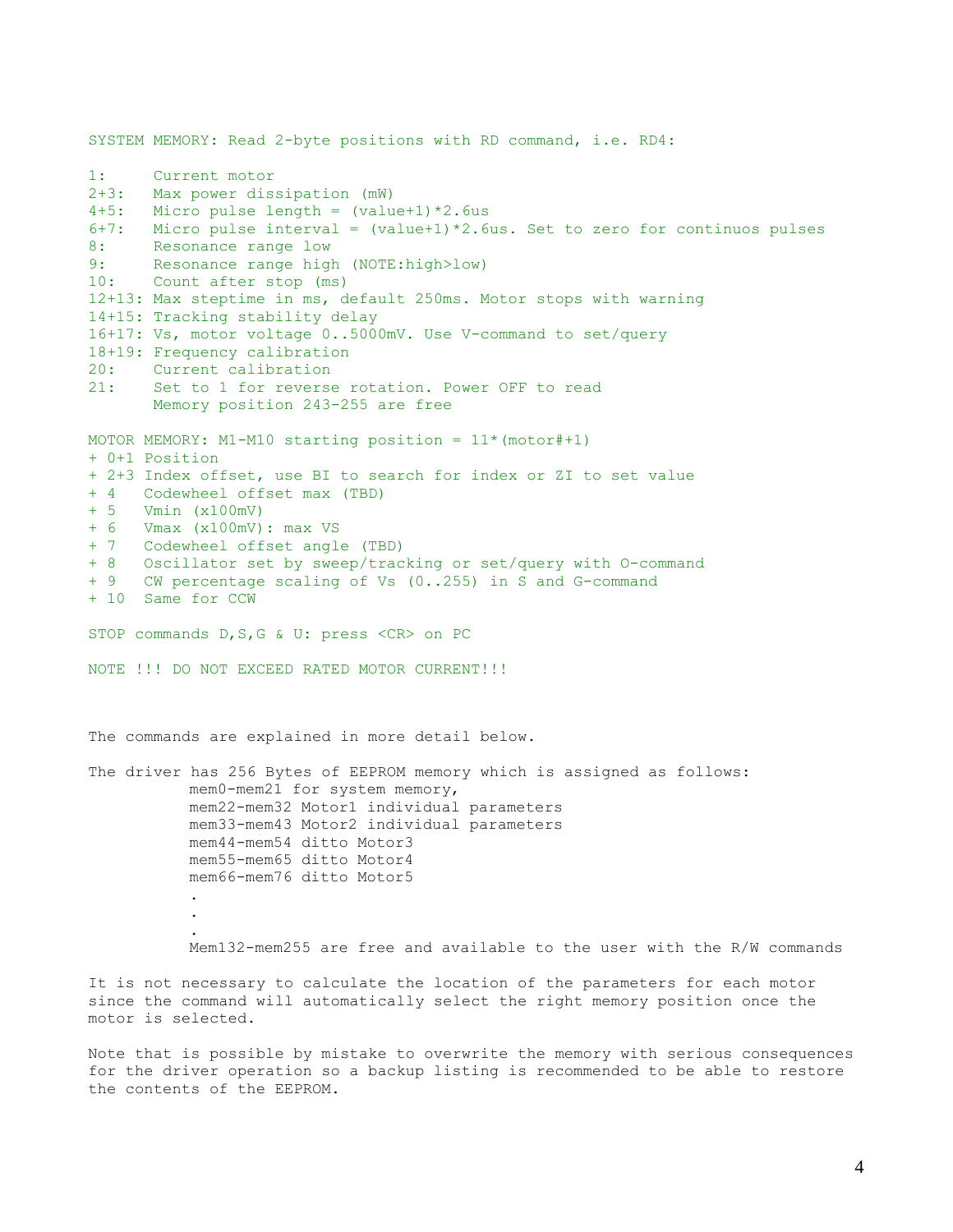#### Command Interpreter:

When the LED is blinking on/off in a 1 second cycle, the driver is waiting for the next command from the user. This is indicated on the screen with '>>'.

When the driver receives a command line terminated by a  $\langle CR \rangle$ , the driver starts executing the individual commands separated by  $\prime$ ,' or  $\prime$ ;' until all commands have been executed:

 $s720, d1000, s-720$  => step  $720 - delay 1000ms - step -720$ 

Using a motor with a 1440 step codewheel the result of this line will be half a turn clockwise, wait a second and turn back.

It is possible to repeat part of the command line up to the next semicolon or end of the line by using the 'x' command

### s100,d1000,s-100,x10;h

This command line will repeat the movement 10 times and then list the help text.

If a <CR> is received from the COM port the x-repeat will be stopped.

#### Commands:

## **ADC>x?S** Stop repeats if (last measured mV/mA) > x. Also ADC<x?S

This will stop command line execution when the last measurement is above/below the limit given. Here is an example with microstepping ('u' command) until a given value from the position sensor ('ap' command) is reached:

>>u3,ap,ADC>2700?S,x100 => 3 microsteps, measure position sensor output, stop if >2700

Output from driver:

Position sensor: 1905 mV Value: 1 Position sensor: 2332 mV Value: 1 Position sensor: 2643 mV Value: 1 Position sensor: 2812 mV Value: 1 >>

**ADC>x?J=ADC** Set J (or K) = (last measured mV/mA) if > x. Also ADC $\ltimes$ x?J=ADC

Transfer the measured value to one of the command line variables, J or K, which in turn could be stored in EEPROM for later evaluation.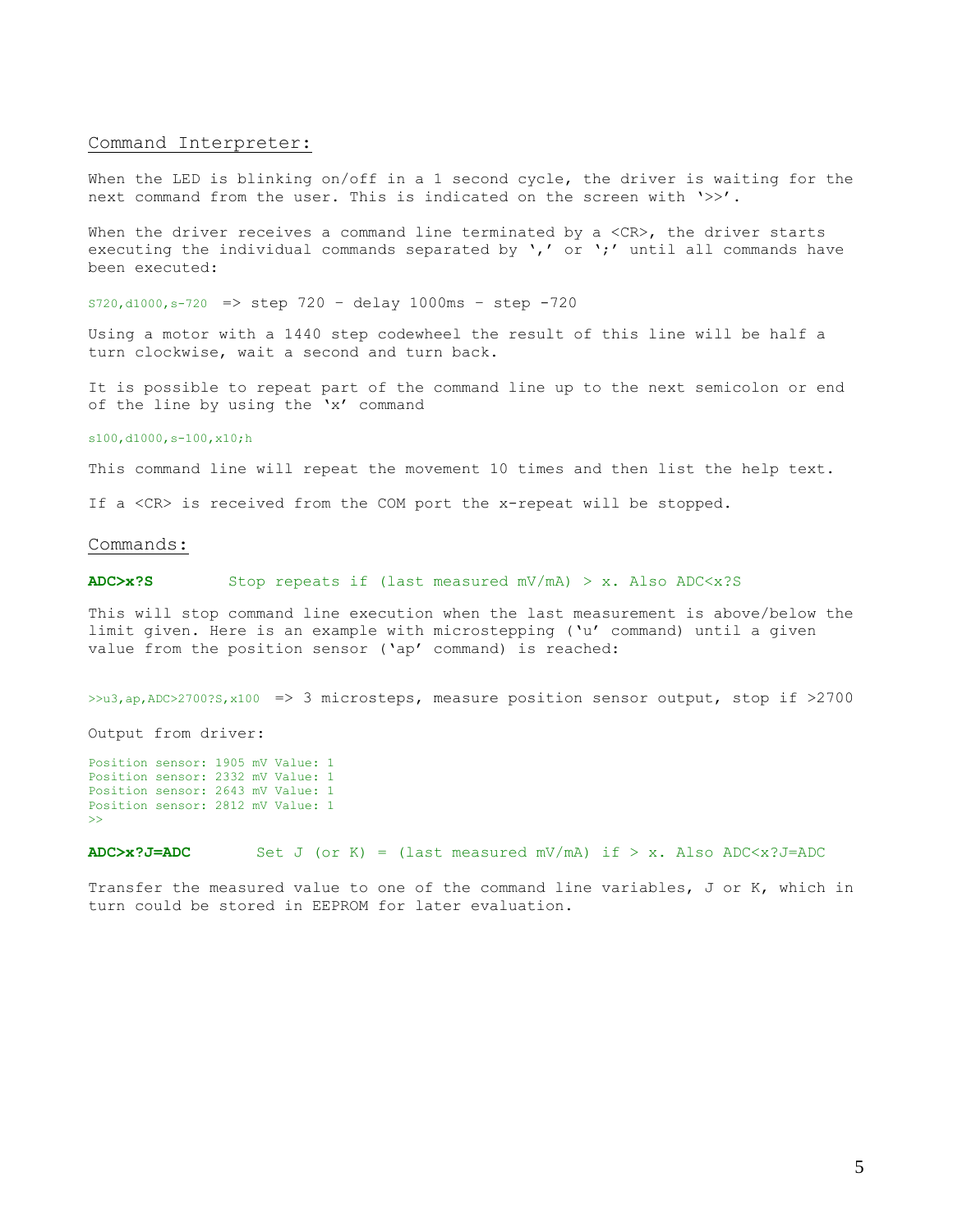## **A1,A2,A3** Analog values for Position and Index sensors

Not relevant in this application which uses a digital AEDR8500 sensor. Use the IScommand to see current logical values for the sensors.

#### **BCR:** BCR: Break for <CR>

As default most commands can be interrupted from the keyboard by typing a <CR>. However, if this has been switched off by the 'b-' command it can be switched back on with this command.

## **BI/B+** BI: Search for Index, B+: Index break on

The motor codewheel has an index mark to set the "home" position within a revolution. BI will turn the motor on to search for the motor index position and then stop.

B+ just turns on the index sensor and let the user run the motor until the index is found. After the motor has stopped at the index, the user must turn off the index sensor with 'b-' and set the normal break on with 'bcr'. This is automatic with 'bi'.

#### B-: Break OFF

See above.

### **CW/CCW** 0..255 Motor current scaling (percent)

Due to differences in loading and in the motor CW and CCW (clockwise and counter clockwise) allows the user to modify the motor current (Is) in the two directions. Default is 100 for both CW and CCW. By typing 'cw' (or 'ccw') without a value the driver will read out the current setting. The value can be 0..255:

>>cw

CW : 100

>>cw150

CW : 150

>>

### **D(elay)** val Delay (msec)

The 'd' command will wait 0..999999 ms as set by the value given. Typing <CR> will abort the delay.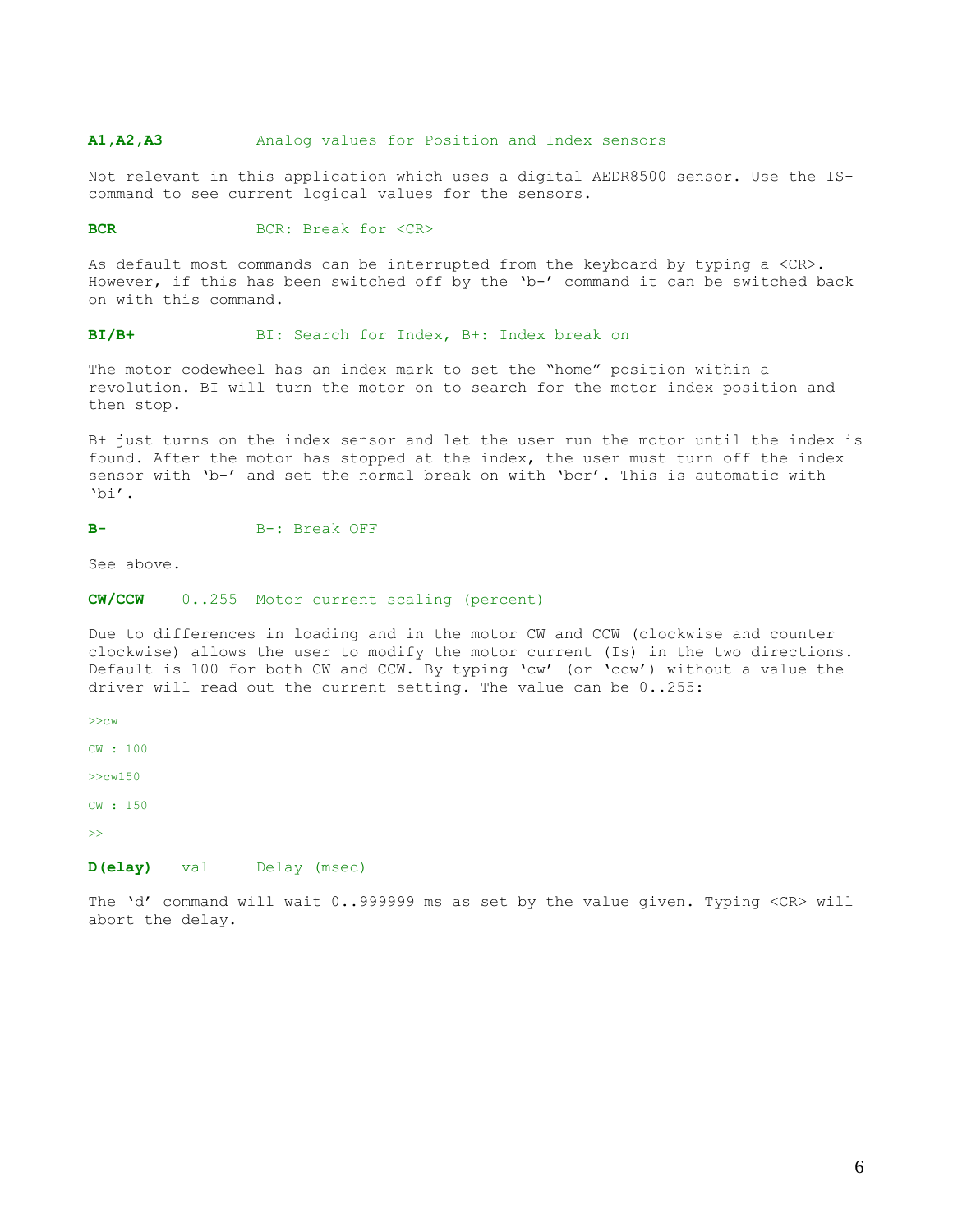## **G/GN** +/-pos Goto position. GN: No resonance tracking

Go to a specified absolute position within a ±30000 range. The 'z' command can set the zero point. Use the 's' command for steps relative to the current position:

>>z,g200,s50,g-200

Position set to 0 for motor 1 Start position 0 for Motor 1 => Go absolute to position 200 End position 200 for Motor 1 Motor current (mA): 452 Steps= 200 Steptime(us)= 3840 Start position 200 for Motor 1 => Move 50 steps relative to current position End position 250 for Motor 1 Motor current (mA): 460 Steps= 50 Steptime(us)= 3904 Start position 250 for Motor 1 => Go absolute to position -200 End position -200 for Motor 1 Motor current (mA): 474 Steps= 450 Steptime(us)= 3840

The qualifier N as in 'GN' or 'SN' switches off the tracking software and keeps the oscillator frequency fixed. This can be useful for making various specialized tests e.g. the motor performance in the Power Consumption chart in the beginning of this text. Here the oscillator value ('o' command) is controlled thru the J-variable which is increased in steps of 1 for each repeat of the line from the semicolon to the end:

 $j=60;$ oj,sn200,i, $j+1$ ,x30

Oscillator: 60 Start position 30806 for Motor 1 End position 31006 for Motor 1 Motor current (mA): 105 Steps= 200 Steptime $(us)= 14272$ Osc,Hz,mA: 60,48488, 0 J: 61 29 repeats left Oscillator: 61 Start position 31006 for Motor 1 End position 31206 for Motor 1 Motor current (mA): 107 Steps= 200 Steptime $(us) = 13632$ Osc,Hz,mA: 61,48392, 0 J: 62 . . .

Normally all the info from the command execution is not necessary and the 'q' command can be used to minimize reporting and speed up execution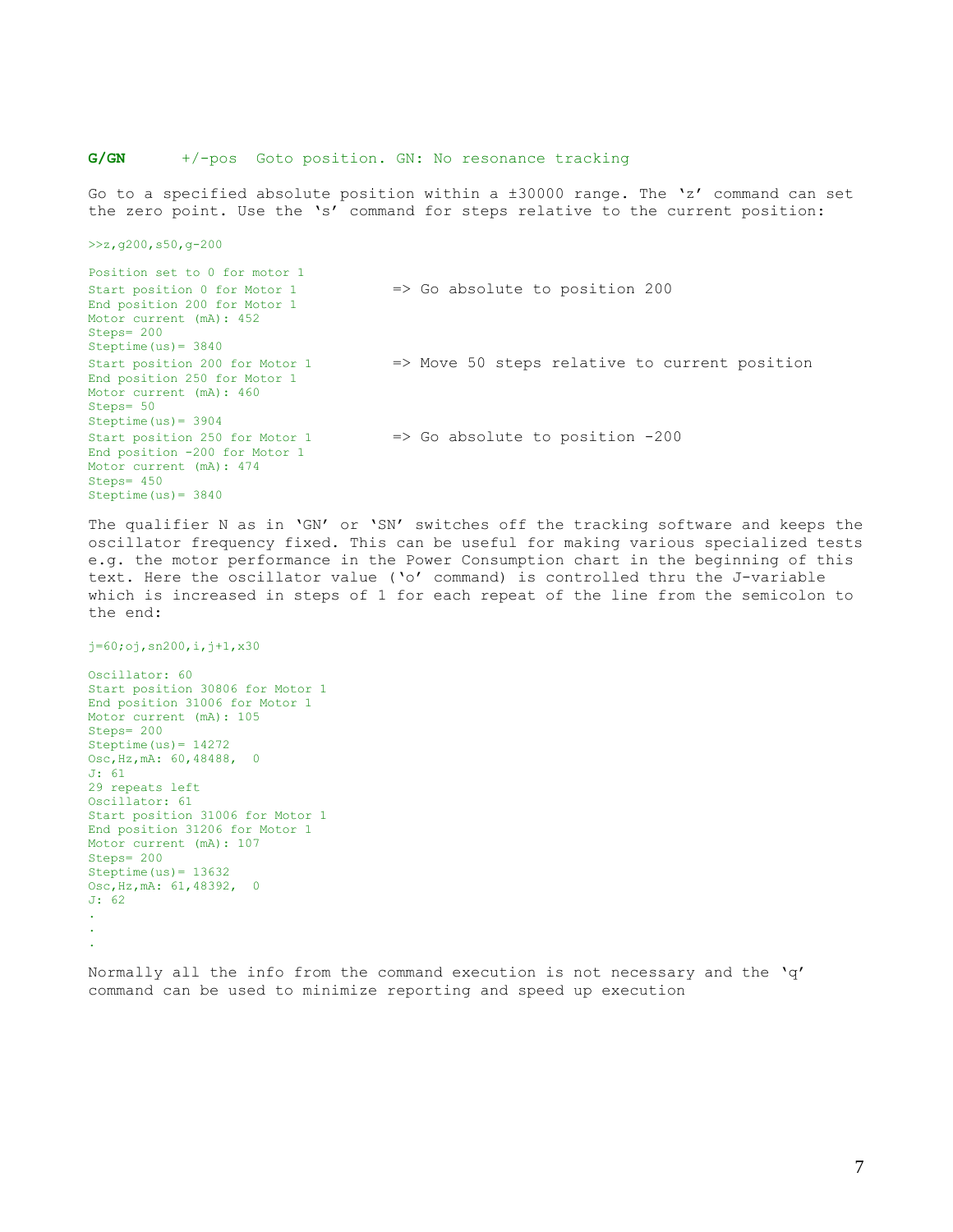## **I(nfo)** Frequency & current

Reports oscillator setting, frequency and motor current. If the motor is not running the current is zero so it is necessary to turn the motor on first to get a valid reading of the current:

>>stb,d3000,i,stb-  $\Rightarrow$  Turn on the motor, wait 3 s, info readout, stop Motor 1 ON Waiting 3000 milliseconds Osc,Hz,mA: 68,47672,142 >>

## **J** val/P Variable: j=10, sj-> run 10 steps. J=P sets J equal to current position **J>x?J=y** Set J to y if J > x. Also J<x?J=y **J>x?S** Stop repeat & set J=0. Also J<x?S **K** Same as J

J and K are numerical variables with a value that gets inserted everywhere J/K occurs in the command line. If the value changes the new value will be used – see the example under the 'g' command.

```
L 0..255 Set/query sensor LED drive
LS Optimize LED value
```
The driver has two comparators to convert analog position and index sensors to hi/lo values. Only with analog sensors (200 cpr).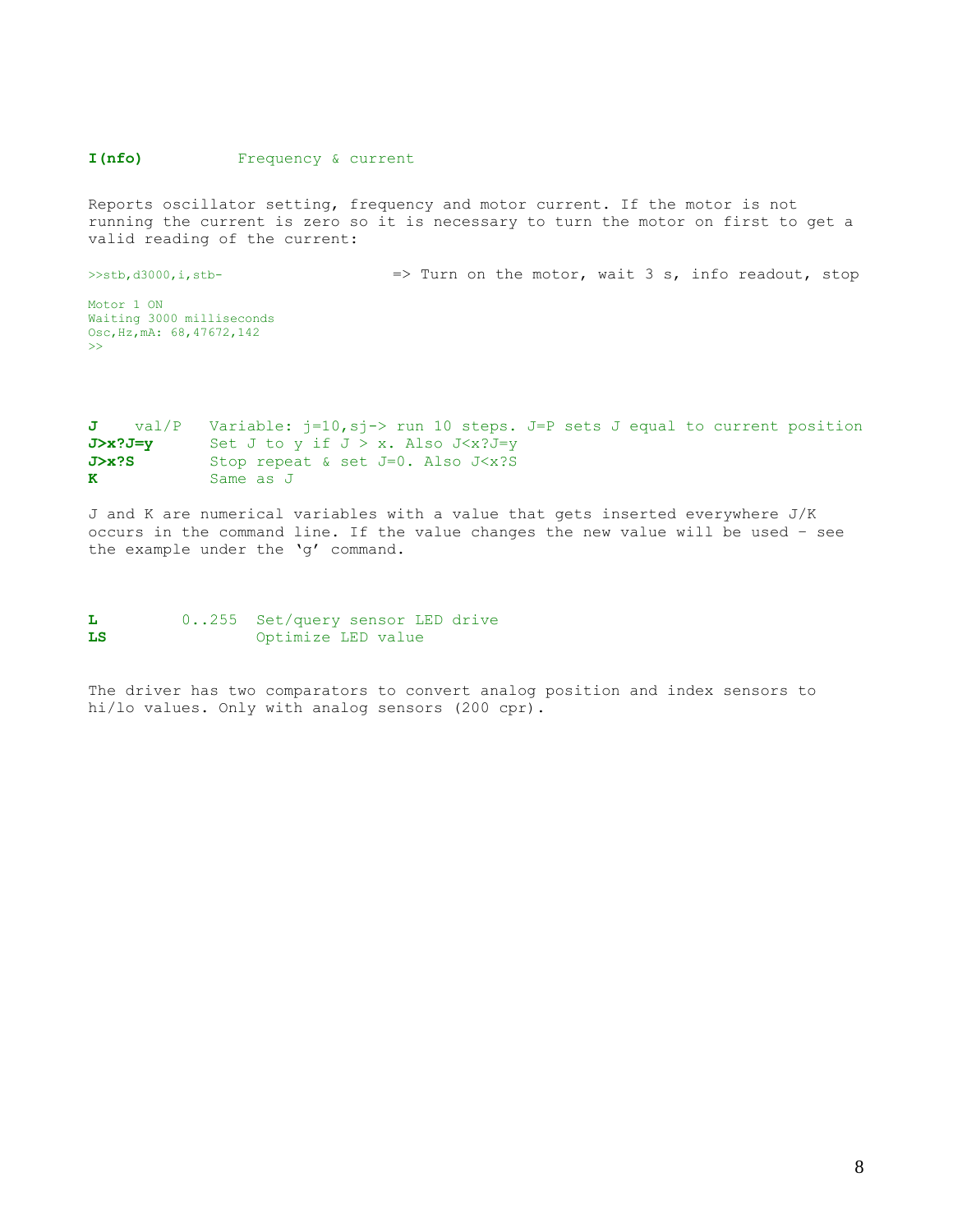## **M** 1..10 Motor selection.

Selects the motor and stores the value in mem0 i.e. 'r1' will give the current motor number.

m1,s10,m0,d2000,x3

Start position 32608 for Motor 1 End position 32618 for Motor 1 Motor current (mA): 99 Steps= 10 Steptime $(us) = 8768$ Waiting 2000 milliseconds 2 repeats left Start position 32618 for Motor 1 End position 32628 for Motor 1 Motor current (mA): 165 Steps= 10 Steptime $(us) = 6848$ Waiting 2000 milliseconds 1 repeats left Start position 32628 for Motor 1 End position 32638 for Motor 1 Motor current (mA): 169 Steps= 10 Steptime $(us) = 6656$ Waiting 2000 milliseconds

### **O(sc)**0..255 Oscillator setting, autoset with P command

Individual setting of the frequency for each motor. Once the motor is running the start frequency is determined by the O-value but the driver will continuously adjust the frequency to maximize current for the motor. When the motor is turned off the new O-value is stored in EEPROM.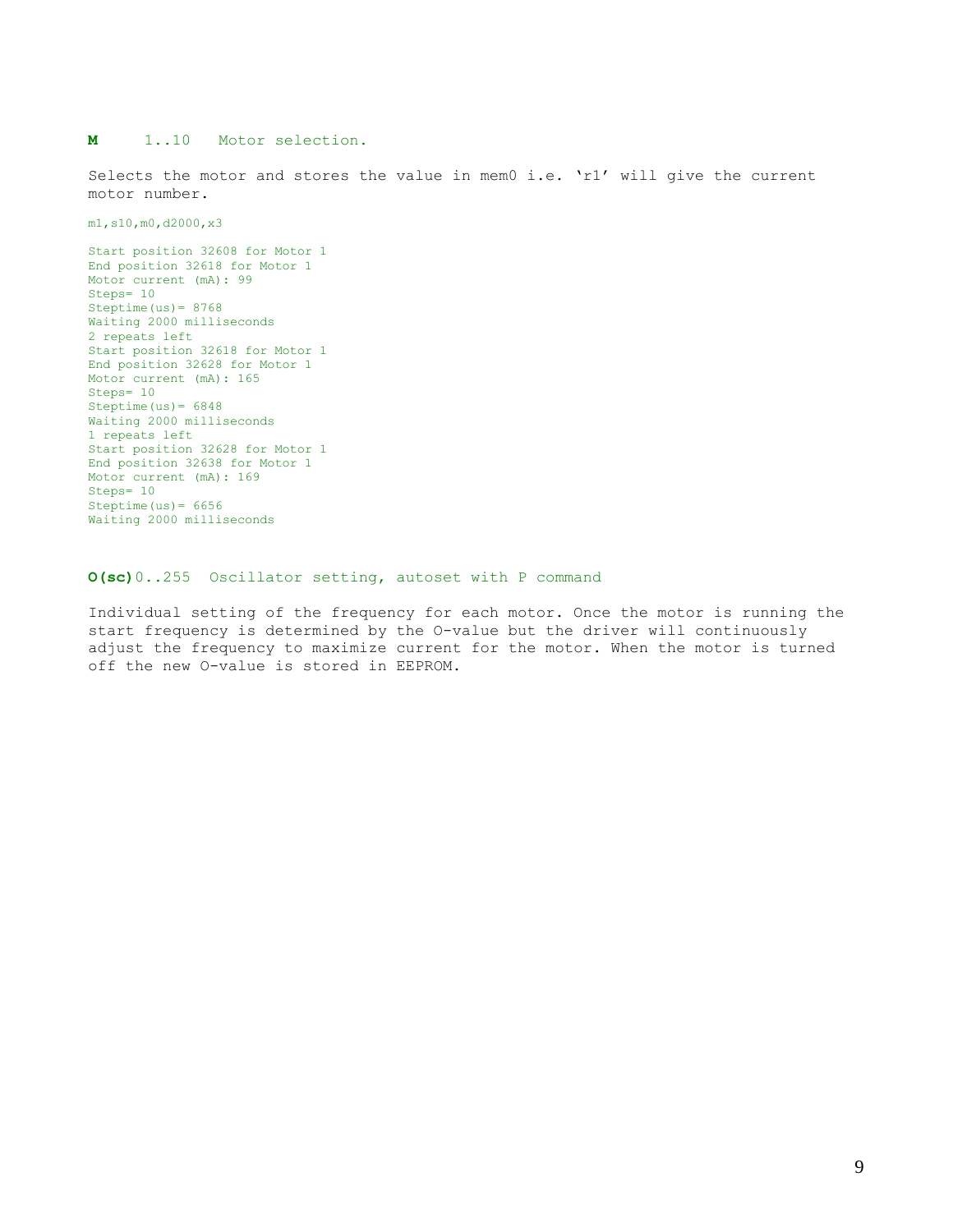## **P** R/N/A Resonance sweep: P, PR (reverse), PA (alternating)

Resonance sweep of the oscillator, starting by the value in mem8 ending with the mem9 value:

>>p

|                | Calibration sweep with motor 1                                     |
|----------------|--------------------------------------------------------------------|
| $Osc$ , $mA$ : |                                                                    |
|                | 140, 70 *******************                                        |
|                | 141, 63 *****************                                          |
|                | $142, 63$ *****************                                        |
|                | 143, 59 ****************                                           |
|                | $144.59$ ****************                                          |
|                | 145, 56 ****************                                           |
|                | 146, 56 ****************                                           |
|                | $147, 59$ ****************                                         |
|                | 148, 59 ****************                                           |
|                | 149, 63 *****************                                          |
|                | 150, 73 ********************                                       |
|                | $151, 84$ ***********************                                  |
|                | 152, 94 *************************                                  |
|                | 153, 112 ******************************                            |
|                |                                                                    |
|                |                                                                    |
|                |                                                                    |
|                |                                                                    |
|                |                                                                    |
|                |                                                                    |
|                |                                                                    |
|                |                                                                    |
|                |                                                                    |
|                |                                                                    |
|                |                                                                    |
|                |                                                                    |
|                |                                                                    |
|                |                                                                    |
|                |                                                                    |
|                |                                                                    |
|                |                                                                    |
|                | 171, 119 *******************************                           |
|                | 172,105 ****************************                               |
|                | 173, 94 *************************                                  |
|                | 174, 87 ***********************                                    |
|                |                                                                    |
|                | 175, 77 *********************                                      |
|                | 176, 70 *******************                                        |
|                | 177, 59 ****************                                           |
|                | 178, 52 ***************                                            |
|                | 179, 45 *************                                              |
|                | 180, 42 ***********                                                |
|                | Motor resonance: 45608 Hz, o: 162, max current: 297, voltage: 1500 |

## **Q** +/- Minimum messages. Q- turns info back on

As default the driver reports a lot of statistics on the motor, but this can slow down execution due to the limited communication speed. The 'q'-command turns of most of text.

## **R/RD/RL** adr Reads EEPROM byte/integer/long from address 'adr' (0..255)

Used for reading EEPROM values. The memory map tells which parameters are using two Bytes.